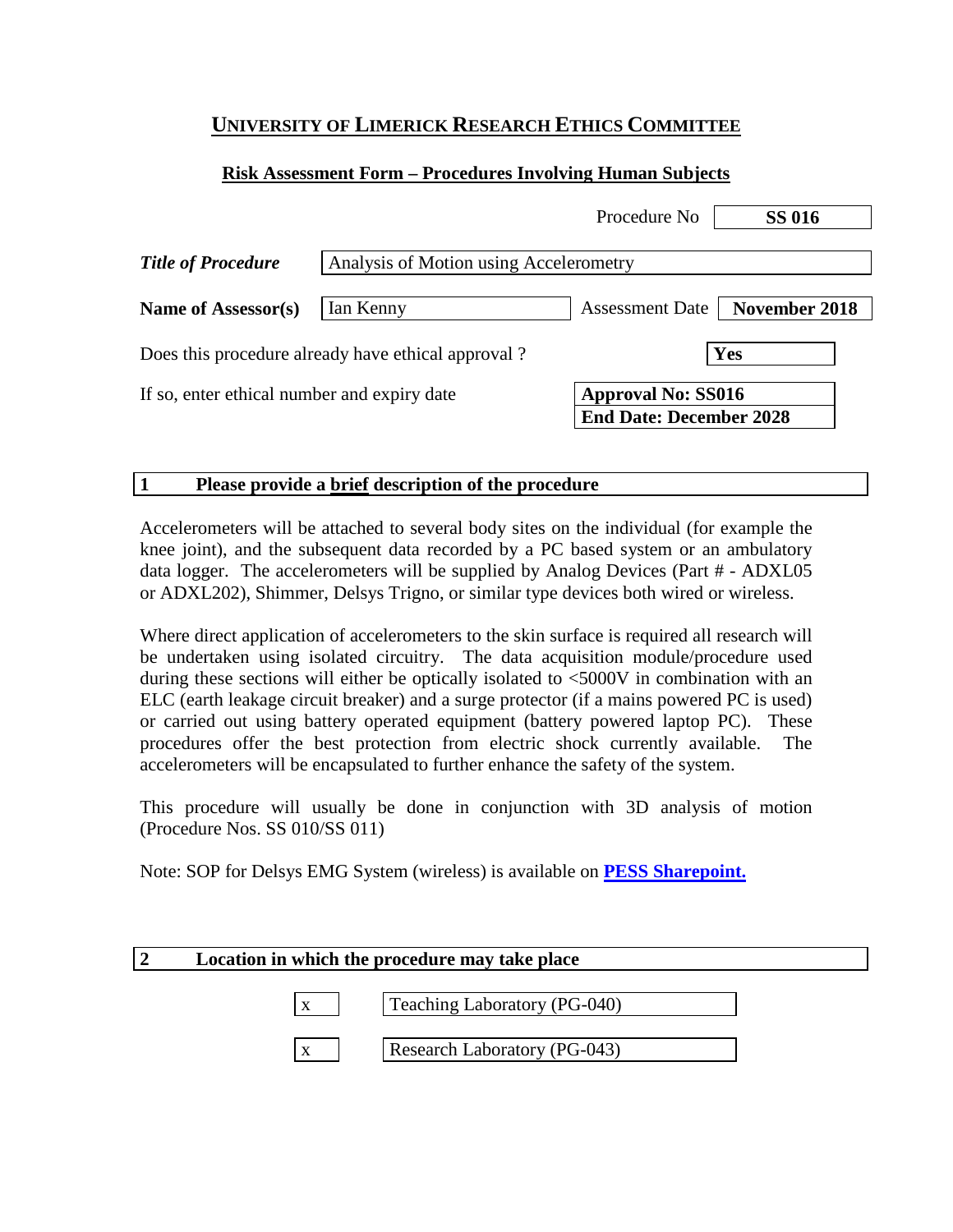# **3 Eligibility of subject(s) to be used**



### **4 Potential risks. To be explained before obtaining consent**

| None, or minimal discomfort only |  |
|----------------------------------|--|
|----------------------------------|--|

In some trials, subjects may be required to wear exercise clothing or swimming costumes so that anatomical landmarks can be easily identified and marked with retroflective markers or tape.

A third party, preferably of the same sex as the subject, will be present during periods of physical contact between experimenter and subject.

Raw video data can identify a participant. As part of GDPR compliance, participants will be fully informed and made aware that they are being videoed as part of the procedure. Participants must consent to being videoed as part of the procedure. Where raw video capture is being used for research, participants will be fully informed as to how long the data will be stored for, for what purposes it is being stored and who has access to the data.

Raw video capture will be stored on password protected computers until data analysis is complete. Raw video data will be deleted at the end of the project and the anonymised non-identifiable data will be retained.

**Note:** Online motion capture does not store raw video data, it tracks marker trajectories and stores non-identifiable data.

#### **5 Action to be taken in the event of a foreseeable emergency**

The procedure will be terminated if the volunteer shows any sign of distress.

Standard first aid procedures may be required depending on the severity of the situation. The following standard procedure should be followed in the event of an incident occurring in the PESS building / UL Facility:

1. Stop the procedure. Position the subject to prevent self-injury.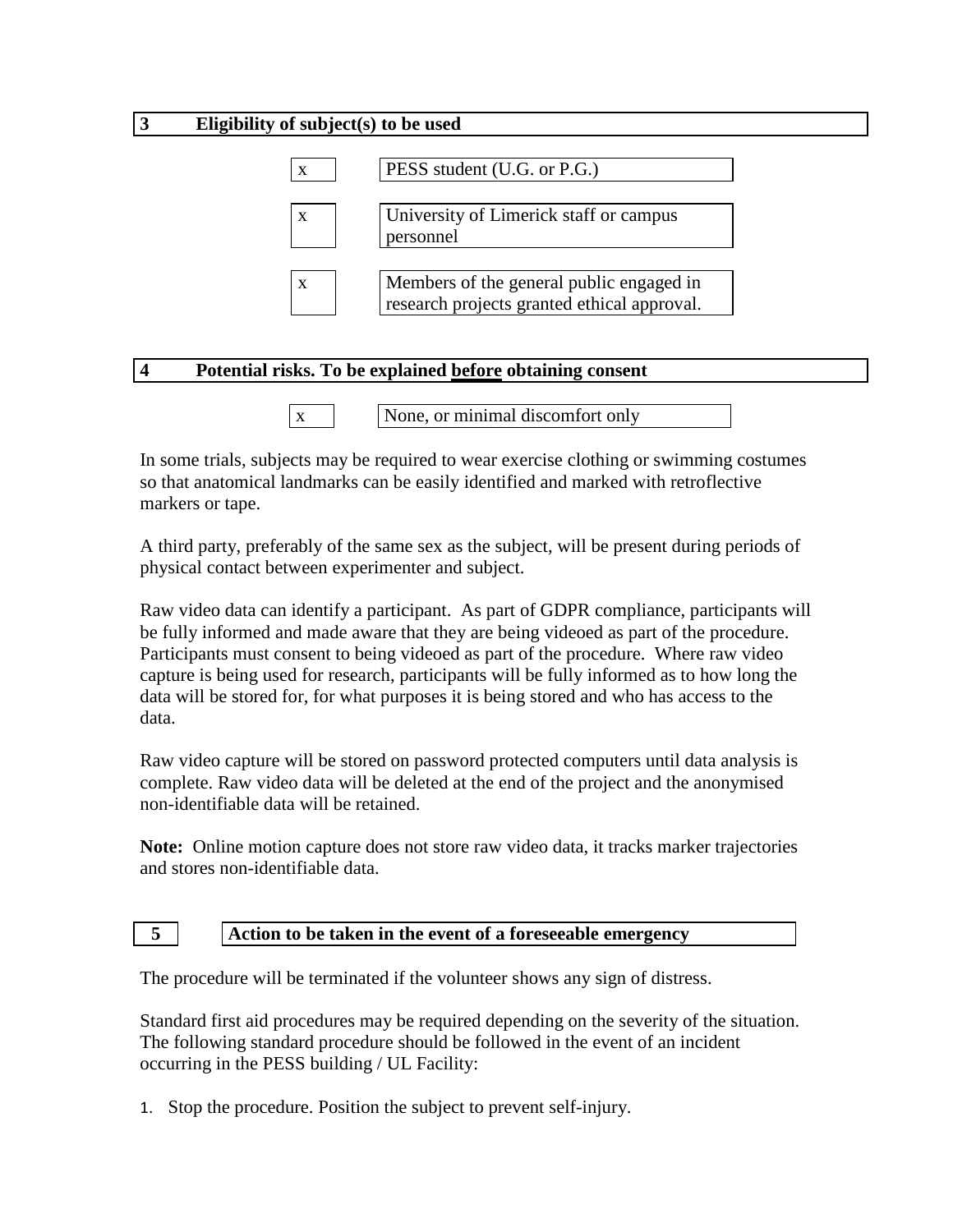- 2. If appropriate, raise the subject's lower limbs to improve blood flow. Should the subject fail to respond summon help immediately.
- 3. Check vital signs airways, breathing and circulation (ABC)
- 4. If required attempt CPR as soon as possible.
- 5. Requesting Help: Emergency Contact telephone numbers are listed on laboratory door:
	- During normal working hours 9am-5pm, use lab phone to contact the Student Health Centre on **061-20**2534
	- Outside of normal working hours, or if the Student Health Centre number is engaged/busy, use the laboratory phone to dial 3333 for UL security personnel who will then contact the ambulance service. Contact one of the PESS First Aiders – names are listed on the PESS laboratory door.
- 6. When contacting the above clearly state: Location, Building, Room Number, Nature of Incident/Accident and provide a contact number.
- 7. Complete the UL 'Accident & Emergency' form (completed by the investigator, not the volunteer). Forms available on UL HR website: [https://www.ul.ie/hr/hr-policies](https://www.ul.ie/hr/hr-policies-procedures-and-forms-z)[procedures-and-forms-z](https://www.ul.ie/hr/hr-policies-procedures-and-forms-z)